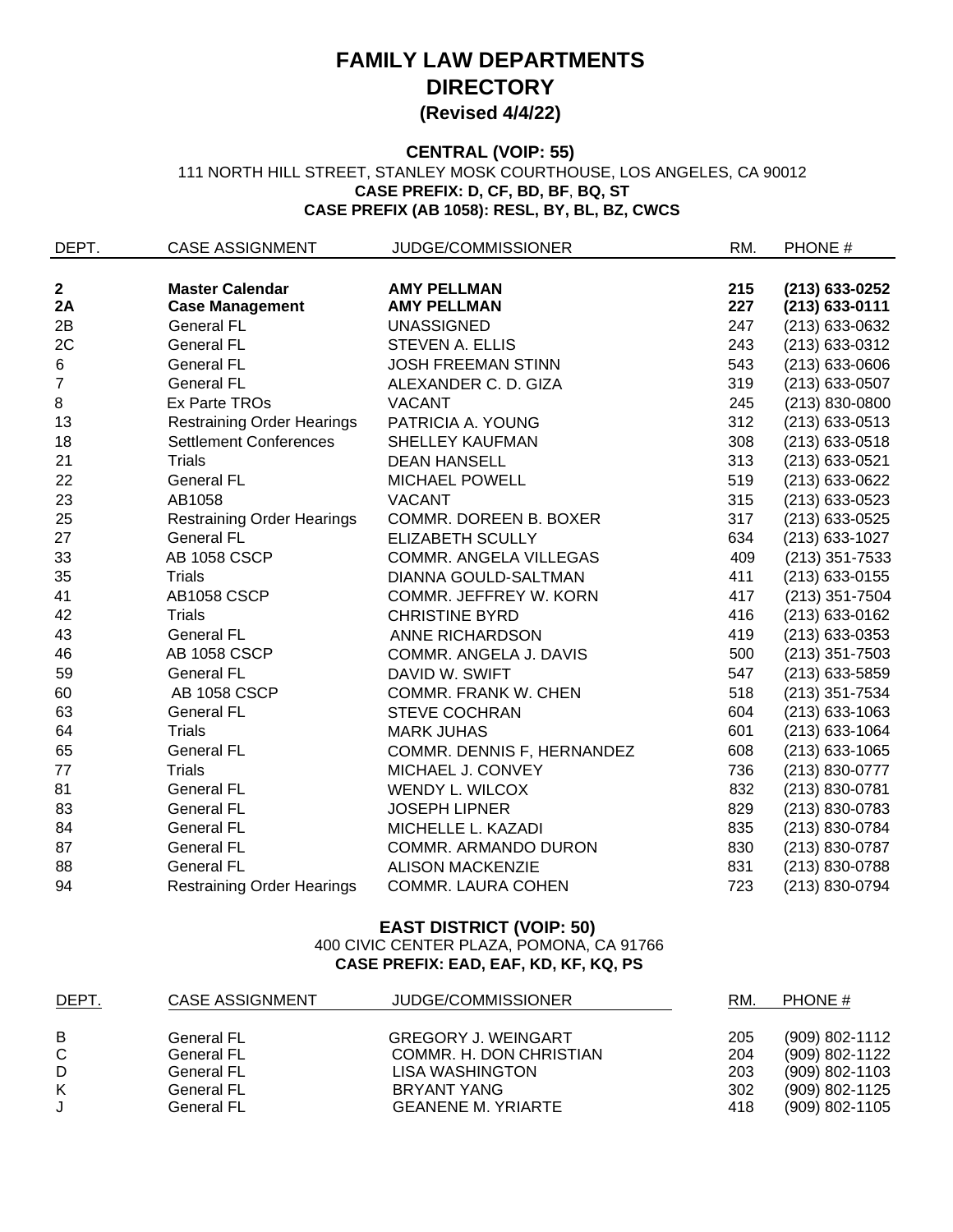#### **NORTH DISTRICT (VOIP: 39)** 42011 4th STREET WEST, LANCASTER, CA 93534 **CASE PREFIX: NOD, NOF, MD, MF, MQ, AV**

| <u>DEPT.</u> | CASE ASSIGNMENT                                     | JUDGE/COMMISSIONER         | RM.  | PHONE #        |
|--------------|-----------------------------------------------------|----------------------------|------|----------------|
| A12          | <b>General FL</b>                                   | COMMR. SCOTT J. NORD       | 3410 | (661) 483-5512 |
| A13          | <b>General FL</b>                                   | COMMR. ROBERT J. PALAZZOLO | 3610 | (661) 483-5513 |
| A10          | <b>Restraining Order Hearings</b><br>2336 Judgments | COMMR. VALERIE L. SKEBA    | 3010 | (661) 483-5510 |

#### **NORTH VALLEY DISTRICT (VOIP: 40)** 9425 PENFIELD AVENUE, CHATSWORTH, CA 9131 **CASE PREFIX: NVD, NVF, PD, PF, PQ, CH** 1

| <u>DEPT.</u> | CASE ASSIGNMENT          | JUDGE/COMMISSIONER                    | RM.          | PHONE #                          |
|--------------|--------------------------|---------------------------------------|--------------|----------------------------------|
| F46<br>F48   | General FL<br>General FL | LEE S. ARIAN<br>ROBERT SANCHEZ DUFOUR | 2400<br>2600 | (818) 407-2246<br>(818) 407-2248 |
| F50          | <b>General FL</b>        | COMMR. AMIR AHARONOV                  | 2800         | (818) 407-2250                   |

## **NORTHEAST DISTRICT (VOIP: 47)**

300 EAST WALNUT, PASADENA, CA 91101

**CASE PREFIX: NED, NEF, GD, GF, GQ, PD**

| <u>DEPT.</u> | CASE ASSIGNMENT                                     | JUDGE/COMMISSIONER      | RM. | PHONE #        |
|--------------|-----------------------------------------------------|-------------------------|-----|----------------|
| K            | General FL                                          | SARAH J. HEIDEL         |     | (626) 396-3355 |
|              | <b>General FL</b>                                   | HARVEY A. SILBERMAN     |     | (626) 396-3315 |
| S            | <b>Restraining Order Hearings</b><br>2336 Judgments | <b>TIMOTHY MARTELLA</b> |     | (626) 396-3327 |

## **NORTHWEST DISTRICT (34)**

6230 SYLMAR AVENUE, VAN NUYS, CA 91401 **CASE PREFIX: NWD, NWF, LD, LF, LQ, VE**

| DEPT. | <b>CASE ASSIGNMENT</b>            | <b>JUDGE/COMMISSIONER</b>       | RM. | PHONE #          |
|-------|-----------------------------------|---------------------------------|-----|------------------|
|       |                                   |                                 |     |                  |
| D     | <b>Restraining Order Hearings</b> | <b>COMMR. LAURA STREIMER</b>    | 720 | (818) 901-4602   |
| J     | <b>General FL</b>                 | FIRDAUS F. DORDI                | 700 | (818) 901-4605   |
|       | <b>Settlement Conferences</b>     |                                 |     |                  |
| K     | <b>General FL</b>                 | <b>COMMR. MARILYN MORDETZKY</b> | 710 | $(818)$ 901-4615 |
| L.    | General FL                        | MICHAEL R. AMERIAN              | 730 | (818) 901-4625   |
| Y     | <b>General FL</b>                 | <b>GARY ROBERTS</b>             | 420 | (818) 901-4676   |
|       | <b>Settlement Conferences</b>     |                                 |     |                  |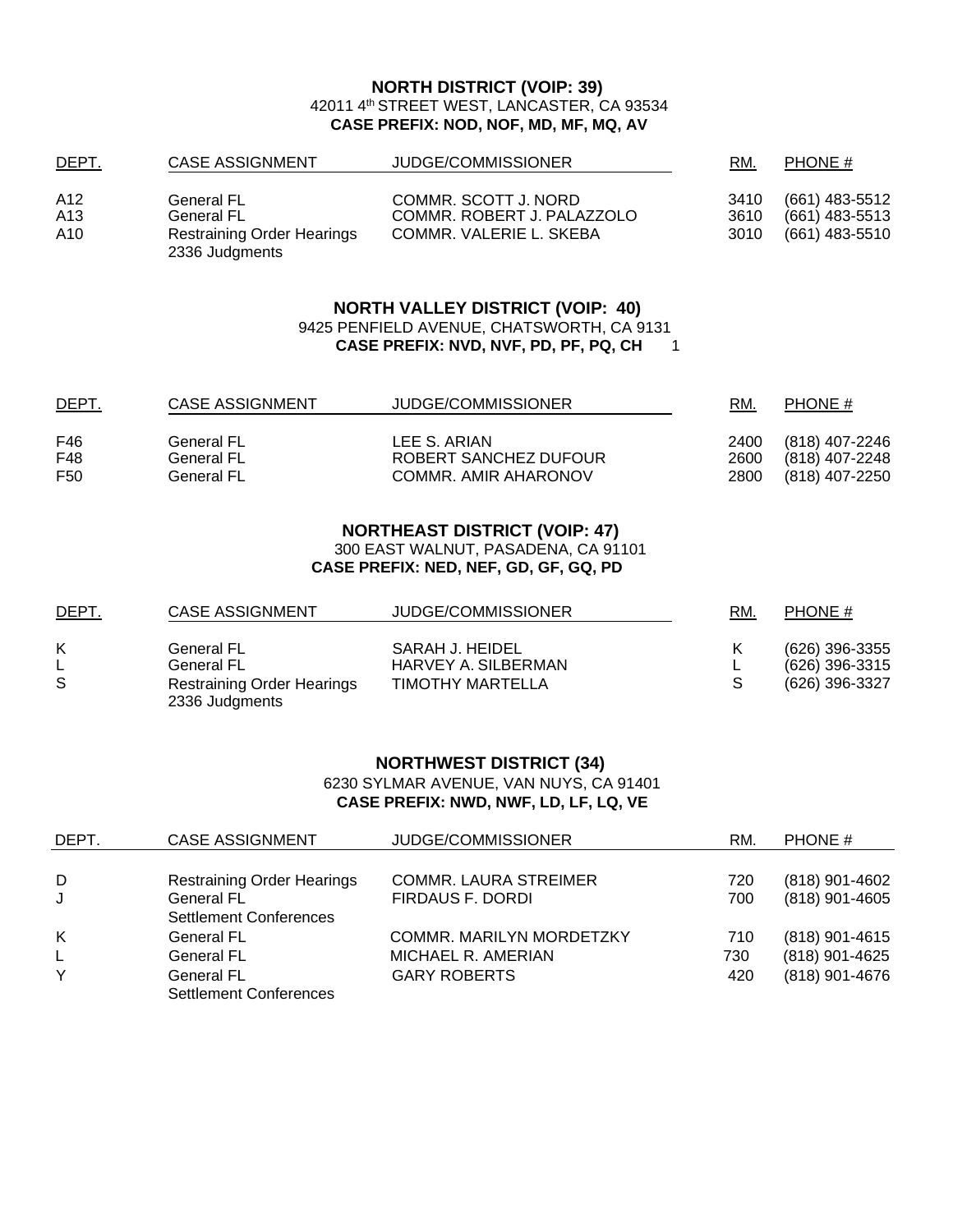#### **SOUTH CENTRAL DISTRICT (VOIP: 30)** 200 WEST COMPTON BLVD., COMPTON, CA 90220 **CASE PREFIX: SCD, SCF, TD, TF, TQ, TS, CM**

| <b>DEPT</b> | CASE ASSIGNMENT | JUDGE/COMMISSIONER     | RM.  | PHONE #        |
|-------------|-----------------|------------------------|------|----------------|
|             |                 |                        |      |                |
| M           | General FL      | COMMR. KIMBERLY DOTSON | 408  | (310) 761-4336 |
| N           | General FL      | EMILY T. SPEAR         | 1211 | (310) 761-4316 |
|             | General FL      | JAMES C. HORAN         | 407  | (310) 761-7982 |

#### **SOUTH DISTRICT (VOIP: 36)** 275 MAGNOLIA AVE., LONG BEACH, CA 90802 **CASE PREFIX: SOD, SOF, ND, NF, NQ, LB**

| DEPT.           | <b>CASE ASSIGNMENT</b> | JUDGE/COMMISSIONER   | RM.  | PHONE #        |
|-----------------|------------------------|----------------------|------|----------------|
|                 |                        |                      |      |                |
| <b>S14</b>      | General FL             | CARLA GARRETT        | 3400 | (562) 256-1475 |
| S <sub>15</sub> | <b>General FL</b>      | ESTER P. KIM         | 3300 | (562) 256-1480 |
| S <sub>16</sub> | <b>General FL</b>      | <b>REGINALD NEAL</b> | 3200 | (562) 256-1485 |
| <b>S11</b>      | General FL             | JEANMARIE WARREN     | 3700 | (562) 256-1450 |

#### **SOUTHEAST DISTRICT (VOIP: 51)**

7339 S. PAINTER AVE, WHITTIER, CA 90602 **CASE PREFIX: SED, SEF, VD, VF, VQ, WH**

| DEPT. | CASE ASSIGNMENT | JUDGE/COMMISSIONER         | RM. | PHONE #          |
|-------|-----------------|----------------------------|-----|------------------|
|       |                 |                            |     |                  |
| 102   | General FL      | A. VERÓNICA SAUCEDA        | 102 | (562) 968-2701   |
| 123   | General FL      | COMMR. MARIA J. MAY SANTOS | 123 | $(562)$ 968-2702 |
| 201   | General FL      | UNASSIGNED                 | 201 | (562) 968-2704   |
| 302   | General FL      | MARIA PUENTE-PORRAS        | 302 | (562) 968-2707   |

#### **SOUTHWEST DISTRICT (VOIP: 22)**

825 MAPLE, TORRANCE, CA 90503 **CASE PREFIX: SWD, SWF, YD, YF, YQ, TR**

| <b>DEPT</b> | CASE ASSIGNMENT | JUDGE/COMMISSIONER   | RM. | PHONE #        |
|-------------|-----------------|----------------------|-----|----------------|
|             |                 |                      |     |                |
| 11          | General FL      | GIA G. BOSLEY        | 460 | (310) 787-3711 |
|             | General FL      | TIMOTHY M. WEINER/   | 560 | (310) 787-3715 |
|             |                 | <b>GLENDA VEASEY</b> |     |                |

#### **(VOIP: 23) ONE REGENT STREET, INGLEWOOD, CA 90301 CASE PREFIX: IW**

| <b>Restraining Order Hearings</b> | PATRICIA J. TITUS |  |
|-----------------------------------|-------------------|--|

203 (310) 419-1306